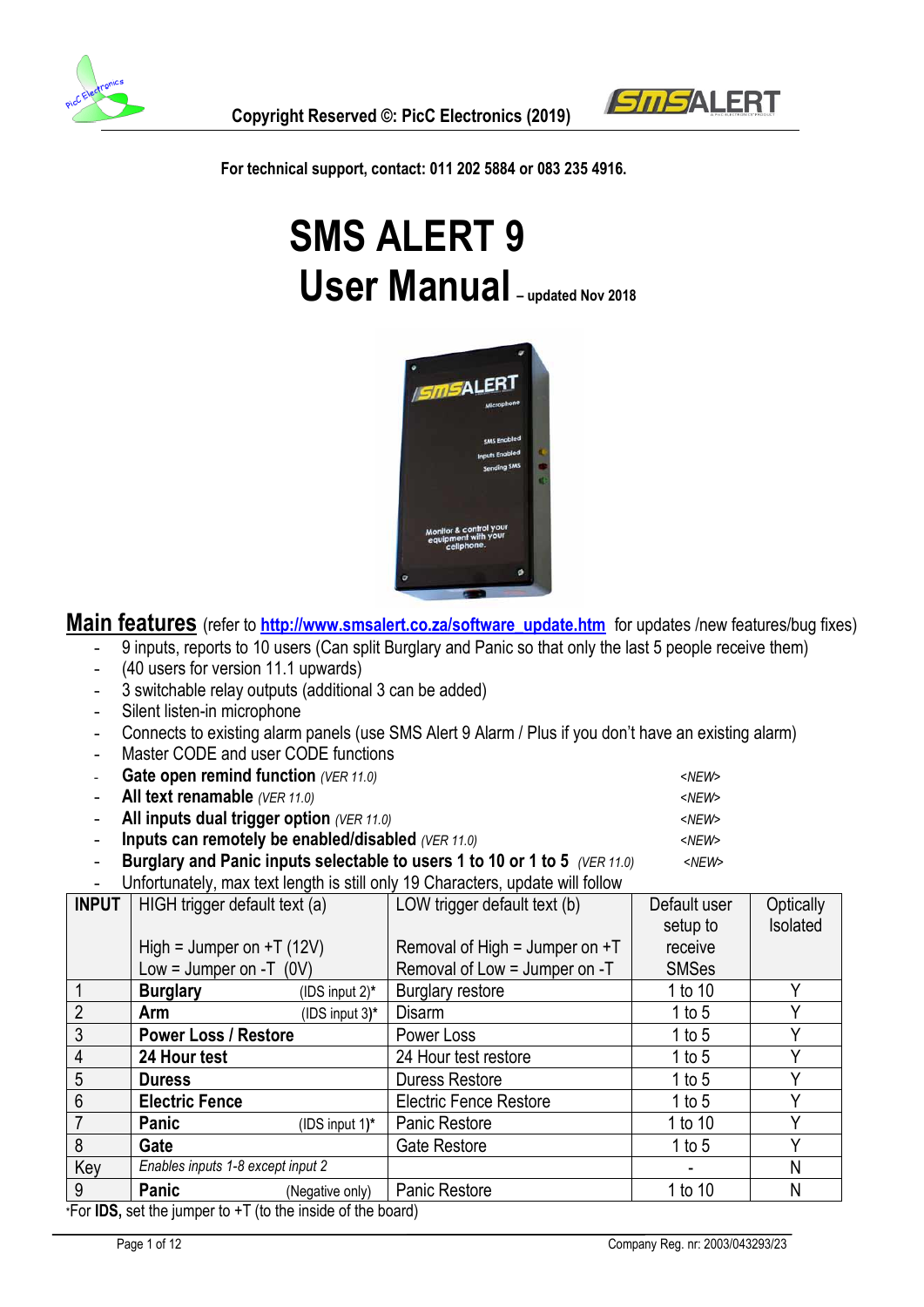



### **Quick Start Steps**

- 1. **Preparing SIM-card** Buy an MTN, Vodacom or Cell C starter pack (prepaid or contract) and RICA it (you need your id and proof of address for this). Ensure that you can send an SMS out from the SIM-card, before you put it in the SIMcard slot of the SMS Alert. Making a call to the SMS Alert only is not sufficient to test the SIM-card. PIN-code request must be deactivated before you insert the SIM-card into the SMS Alert.
- 2. **Airtime** Ensure that the SIM-card has sufficient credit. Load airtime if necessary.
- 3. **Insert the SIM-card** into the SIM-card slot. Apply 12VDC.
- 4. **Red LED** The red LED (light on the side of the box) must be on. KEY/Led input must have +12VDC connected to it. The red LED should be on by default because of the red loop wire. The Red LED enables inputs 1-8, excluding input 2.SMS **1234 b** from your cellphone to the SMS Alert. Note the **yellow LED** will light up when B is active. This step tells the SMS Alert where to send SMSe when inputs are tripped. **There must be a space** between **1234** and **b. If you SMS 1234 b again, you will cancel user B. If you SMS 1234 b again, you will reload user B. (In other words you will toggle it on & off).**
- 5. The SMS Alert will respond to step 5 by sending its status back to you (e.g. INPUT ON B- -, #0000 #00000000). Ensure the character "B" appears in the SMS to show user B is loaded. The string means the following:

| <b>INPUT ON</b> | Inputs 1 to 8 are enabled or disabled (except input 2 which is always monitored) |
|-----------------|----------------------------------------------------------------------------------|
| <b>B</b> - - -  | User B loaded only. Users C, D and E are not loaded.                             |
| #0000           | Relay B is switched on. Relay A and C are off                                    |
| #87650001       | Inputs $8,7,6,5$ are on / tripped.                                               |

Do not confuse the letter B with the letter B under the relays.

- 6. Trigger input 1 Pulse input 1 with a negative trigger (default) for about 50ms (milliseconds). The green LED will go on for 1 second to indicate that a SMS is being sent and you will receive a SMS Burglary.
- 7. The SMS Alert works on a default **negative trigger principle (NO)** but may be changeable.
- 8. The inputs normally used are Burglary, Arm/Disarm (Latch mode), E-Fence and Panic. This gets connected to an alarm system using the **PGM outputs / inputs** or similar I/Os on an alarm panel. Remote Arming/Disarming gets done via using relay A (pulse mode e.g. SMS 1234 ap).
- 9. **Jumper setting**: **–T** sets inputs 1 to 8 to negative trip and **+T** to positive trip required to send SMSe.

# **How to program the SMS Alert to report to a 2nd, 3rd or 4th cellphone**

## (INPUT ON **B- - -,** #0000 #00000000)

There are **10 users**: B,C,D,E, F, G, H, to K. Follow step 5 of Quick Start Steps to activate user B (the first user). If you want the SMS Alert to report to the 2nd cellphone, SMS **1234 c** from the second cellphone to the SMS Alert. To toggle this feature **off**, SMS 1234 c again from any cellphone to the SMS Alert. The last phone that toggled a user ON, becomes that user.

**E.g: 1234 c** (There **must be one space** between **1234** and **c**, and no spaces afterwards. Do the same for **1234 d** (3<sup>rd</sup>), and **1234 e** (4th). **User B is the main user, and indicated by the Yellow/Amber LED on the side. It must be on for the inputs to trigger, and for the other users to receive an SMS, if these users (C,D,E) are loaded.** Custom units can report to more cellphone numbers, upon request.

#### **New function to add cellphone numbers:**

In conjunction with the current method of loading numbers the following command allow users to be loaded from one point/cellphone. This eliminates the need to send a SMS from each cellphone handset that needs to be added. hen a DOT and phone number is placed after the current command, the phone number will be loaded into that position. The

return SMS will be sent to the new cellphone number, not the cellphone number that loads it. You can however check if all the numbers are loaded, by sending **1234 r** to the cellphone number of the SMS Alert.

Example: To load 27821231234 into User B, send the following SMS from one cellphone, to the cellphone number of the SMS Alert: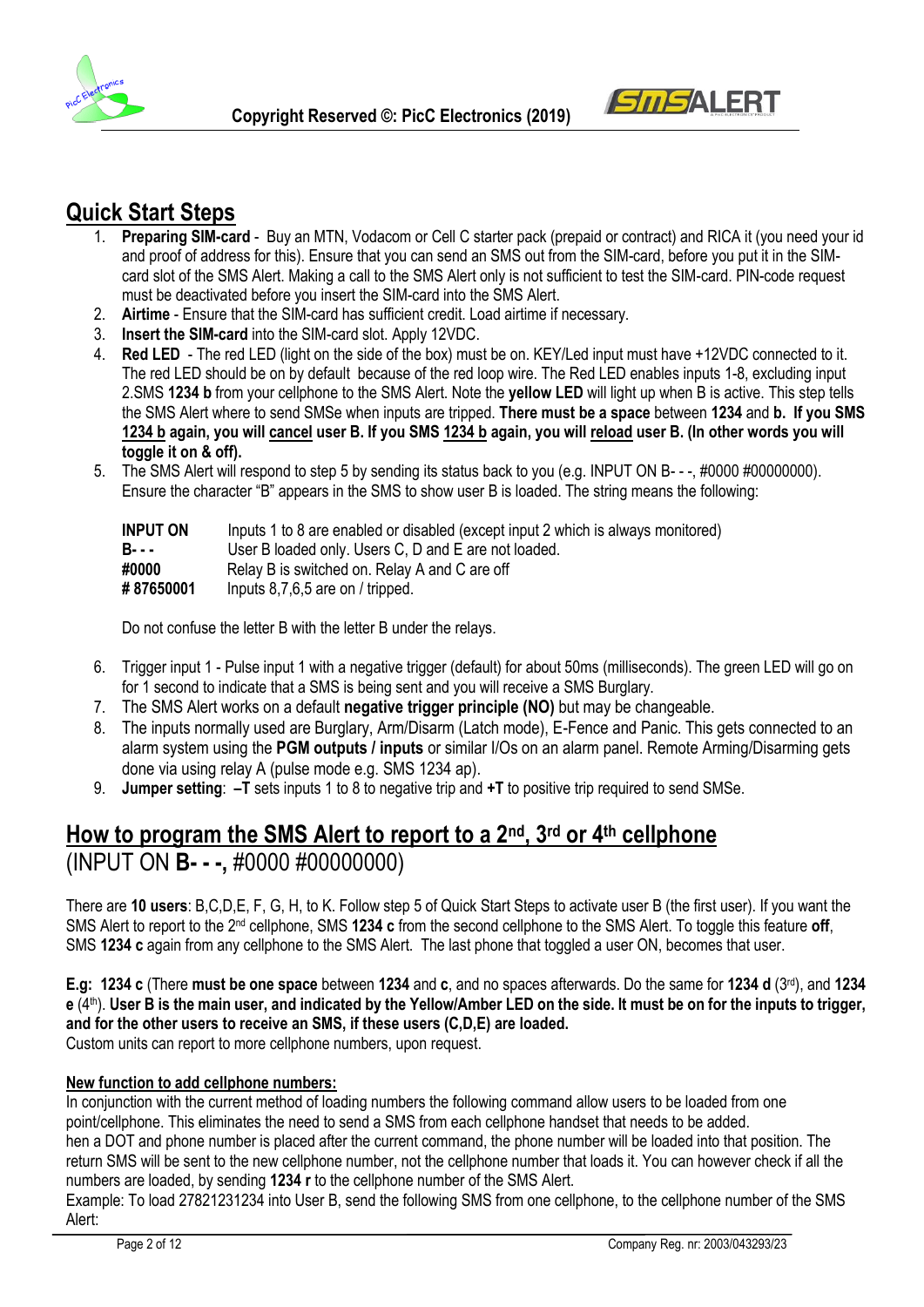



**1234 b.27821231234** (only use 1234 b,c etc., with no phone number if it is not a remote number)

#### or **1234 c.27821231234** or **1234 u11.27821231234**

If a user is already loaded, then the command will first delete it (toggle off). It then needs to be sent again. The international setting must be activated for use outside of SA before this can be done (not tested). If it fails, then revert back to the current method. Applicable to the GSM module marked Version 2.5 and up.

**Please keep track which user is loaded as B, C, D etc. Otherwise all users/numbers will be deleted when you want to load or delete users, and you cannot remember which person is assigned as which user.**

| <b>SMS</b><br>command | <b>Default</b><br>setting | <b>Description</b>                                                                                         |
|-----------------------|---------------------------|------------------------------------------------------------------------------------------------------------|
|                       |                           | Loading / Cancel users (10 Users)                                                                          |
| 1234 b                |                           | To let the SMS Alert report to the 1 <sup>st</sup> phone (toggle). If you SMS 1234 b you will load user B. |
|                       |                           | If you SMS 1234 b again, you will cancel user B. (In other words you will toggle it on & off).             |
|                       |                           | The same SMS gets used every time. There is no user A!                                                     |
|                       |                           | User B is the main user, and indicated by the Yellow/Amber LED on the side. It must be on for              |
|                       |                           | inputs to trigger, and for the other users to receive SMS if these users (C,D,E) are loaded.               |
|                       |                           | See further down in document for more information.                                                         |
| 1234 c                |                           | Report to 2 <sup>nd</sup> phone - use to load and cancel user C (toggle). Same for 1234 d to 1234 k.       |
| 1234 d                |                           | Report to 3 <sup>rd</sup> phone                                                                            |
| 1234 e                |                           | Report to 4 <sup>th</sup> phone                                                                            |
| 1234 f                |                           | Report to 5 <sup>th</sup> phone                                                                            |
| 1234 g                |                           | Report to 6 <sup>th</sup> phone                                                                            |
| 1234 h                |                           | Report to 7 <sup>th</sup> phone                                                                            |
| 1234 i                |                           | Report to 8 <sup>th</sup> phone                                                                            |
| 1234 i                |                           | Report to 9 <sup>th</sup> phone                                                                            |
| 1234 k                |                           | Report to 10 <sup>th</sup> phone                                                                           |
| Loading/              |                           | Cancel users (beyond 10+ users up tp 40)                                                                   |
| 1234 u11              |                           | Report to 11 <sup>th</sup> phone                                                                           |
| .I.I.                 |                           |                                                                                                            |
| 1234 u40              |                           | Report to 40 <sup>th</sup> phone                                                                           |
|                       |                           | Recall settings and defaulting the unit                                                                    |
| 1234 z                |                           | Clear all users only                                                                                       |
| 1234 z1               |                           | Default settings (single trip, dual trip, general settings 0 to 2), clear saved triggers if 1234 54 was    |
|                       |                           | used. It does NOT default the text names of inputs. Phones loaded are not cleared.                         |
| 1234 r                |                           | General status request indicating first 10 users, relay and output status                                  |
| 1234 r1               |                           | Check status of users 11-25                                                                                |
| 1234 r2               |                           | Check status of users 26-40                                                                                |

# **How to operate the Relay outputs**

# (INPUT ON B- - -, #**0000** #00000000)

The three Relay outputs A, B and C (not the same as users B,C,D,E) can be used for anything that requires remote controlling/switching. For example to switch machinery and equipment on and off or to open a gate, or to switch your alarm on and off. For example to SMS **1234 a on.** There must be one space between **1234** and **a** and **on.** 

A 4<sup>th</sup> on-board relay (D) can be added and 2 external relays.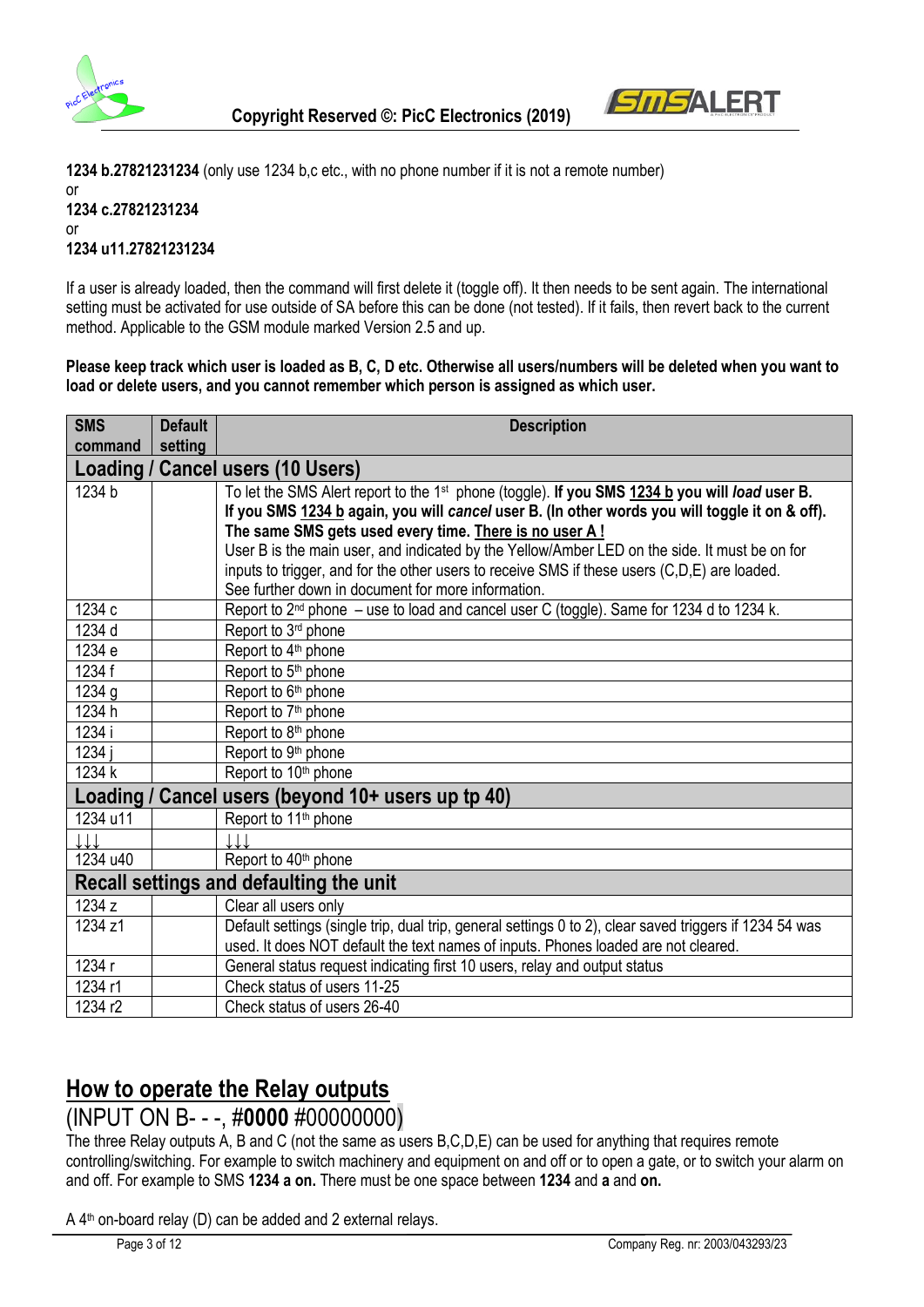



**\*Note:** Relays won't pulse if already switched / latched on.

See command summary on p. 3 on how to control relays.

## **SMS Command Summary**

Use **lower case** for **all commands** sent to the SMS Alert (e.g. 1234 **ap**, 1234 **r**, 1234 **b**, etc.)

Use **UPPER CASE** only with the following 4 commands: **1234 TC1** (terminate call), 1234 **TC0**  1234 **AIRT** (checking airtime) 1234 **CODE**

Most SMS commands are toggle commands; meaning sending the same SMS command again will undo the command.

|                               | <b>General Settings 0 (s)</b>   |                                                                                                       |  |
|-------------------------------|---------------------------------|-------------------------------------------------------------------------------------------------------|--|
| 1234 r                        |                                 | To request the status of the SMS Alert e.g Armed, BC--, #000, #12345678.                              |  |
|                               |                                 | The SMS Alert will respond with, for example, the following:                                          |  |
|                               |                                 | INPUT ON B - - - - - - - - - - - , #0B00 #87650001                                                    |  |
|                               |                                 | <b>INPUT ON</b><br>All inputs monitored except nr 2 which is always checked. E.g. Key is on           |  |
|                               |                                 | $B - - -$<br>User B loaded only. Users C, D and E are not loaded.                                     |  |
|                               |                                 | #0B0<br>Relay B is switched on. Relay A and C are off                                                 |  |
|                               |                                 | #87650001<br>Inputs 8,7,6,5 and 1 are on / tripped (closed / triggered).                              |  |
| 1234 01                       |                                 | Outgoing missed call function on/off for Input 1 and to user B only. (out going) – SA numbers only    |  |
| 1234 02                       |                                 | Relay C will latch when input 2 (Arm/Disarm) is latch and unlatch if input 2 unlatches                |  |
| 1234 03                       | <b>NO</b>                       | To toggle the trigger signal on the inputs between NO & NC                                            |  |
| 1234 04                       |                                 | Enable a 2-second delay on the burglary input, to ignore arm/disarm bleeps from siren if the inputs   |  |
|                               |                                 | are connected directly to the siren.                                                                  |  |
| 1234 05                       | ON                              | Advanced setting for use outside of SA. This allows taking the international prefix code into         |  |
|                               |                                 | consideration if needed. When set, also send 1234 WC to the SMS Alert. The return SMS will contain    |  |
|                               | Ver                             | SET=0111x where x (5th position) must be 1. If it is 0 then send 1234 WC again. This prevents a       |  |
|                               | 11.0                            | problem when the network keeps sending an immediate return SMS to the SMS Alert for every SMS         |  |
|                               | onwards                         | the SMS Alert sends out.                                                                              |  |
| 1234 06                       |                                 | Any missed call will pulse Relay A. (incoming)                                                        |  |
|                               | Recall settings status - 1234 s |                                                                                                       |  |
| <b>General Settings 1 (v)</b> |                                 |                                                                                                       |  |
| 1234 10                       | ON                              | Enable/Disable the return SMS when a relay is latched on or off via SMS. This is useful when          |  |
|                               |                                 | inputs are also tripped that may clash with the return SMS.                                           |  |
| 1234 11                       |                                 | Swop the ARM/DISARM text around for input 2.                                                          |  |
| 1234 12                       | <b>ON</b>                       | Advance Power Loss Restore monitoring - The SMS Alert will give an update after 2 minutes if the      |  |
|                               |                                 | 2 trips occurred within 1 second. E.g. A power dip where only the 1 SMS was sent.                     |  |
| 1234 13                       | ON                              | Independent from 1234 12. Power loss will be SMS-ed 1 minute after power loss. Should the             |  |
|                               |                                 | power return within 1 minute, no SMS will be sent (e.g. power restore). After 1 minute a power loss   |  |
|                               |                                 | will be sent, and then at any time afterwards a power restore will be sent.                           |  |
| 1234 14                       | $ON*$                           | Panic (Input 9, after/next to KEY input) will ALSO be sent to the last 5 people.                      |  |
|                               |                                 | However, 1234 21 must be OFF.                                                                         |  |
| 1234 15                       |                                 | Disable Power Loss / Restore on input 3                                                               |  |
| 1234 16                       |                                 | Enable/Disable a longer Time to Retrigger on input 9. Normally used when input 9 is e.g. renamed      |  |
|                               |                                 | as Battery Low where you want the first trigger but not the other triggers as the battery fluctuates. |  |
| 1234 17                       |                                 | If ON the relay(s) last status (if latched) won't be saved when the power of the SMS Alert resets.    |  |
|                               |                                 | Relays will have to be turned back on via SMS. Sometimes used for borehole pumps                      |  |
|                               |                                 | Recall settings status - 1234 v                                                                       |  |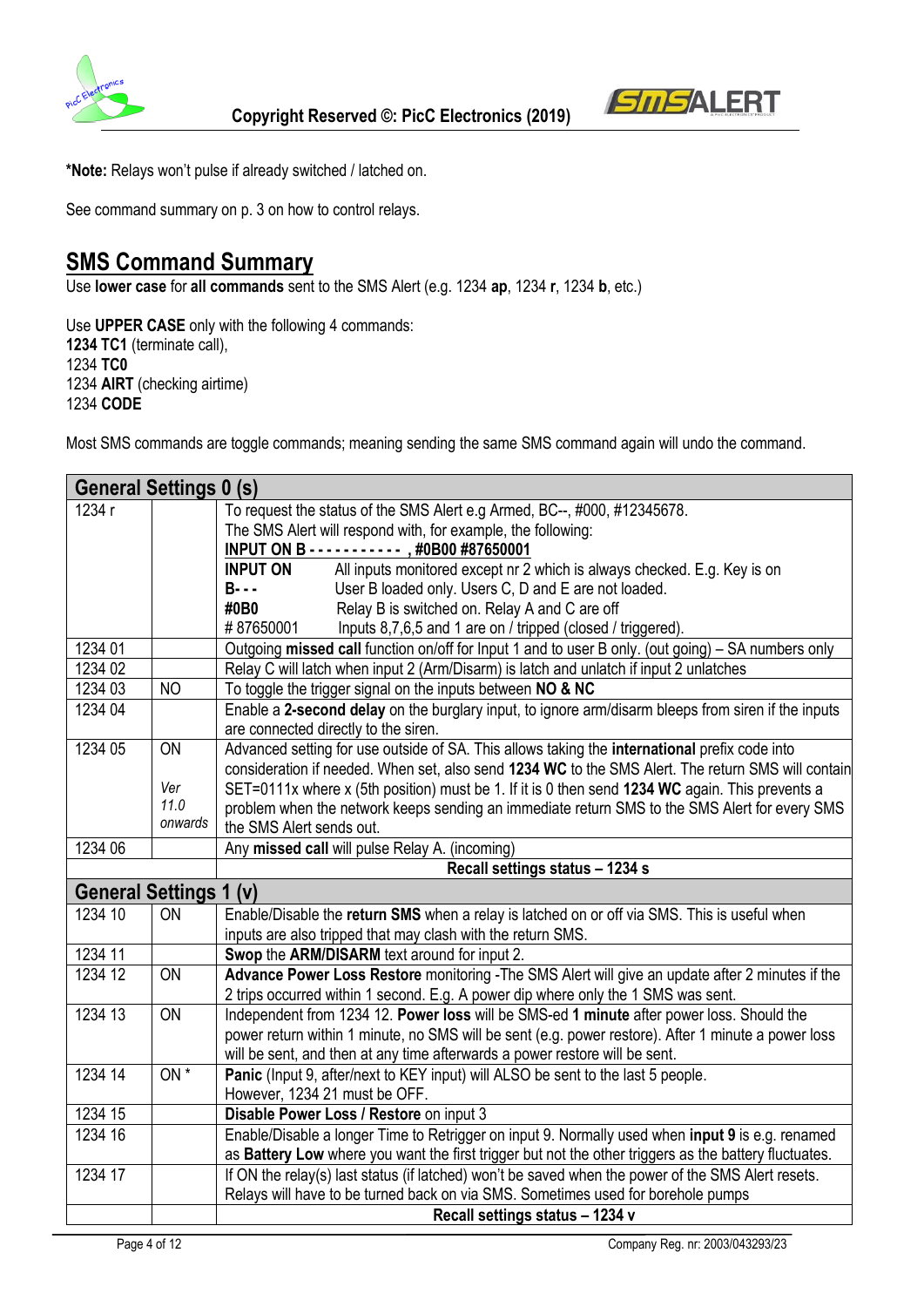



| <b>General Settings 2 (w)</b> |                 |                                                                                                       |  |
|-------------------------------|-----------------|-------------------------------------------------------------------------------------------------------|--|
| 1234 20                       | $ON^*$          | Burglary (Input 1) will ALSO be sent to the last 5 people.                                            |  |
|                               |                 | However, 1234 21 must be OFF.                                                                         |  |
| 1234 21                       | OFF*            | If ON ALL input SMSes will go to ALL users.                                                           |  |
|                               |                 | If OFF Panic #9 (1234 14), Burglary #1 (1234 20) and Panic #7 (1234 23) will only be sent to the      |  |
|                               |                 | first 5 users.                                                                                        |  |
| 1234 22                       |                 | Delay on Input 8 (Gate). Will only trigger after 1 minute. (To notify you if something is left open)  |  |
| 1234 23                       | ON <sup>*</sup> | Panic (Input 7,) will ALSO be sent to the last 5 people.                                              |  |
|                               |                 | However, 1234 21 must be OFF.                                                                         |  |
| 1234 24                       |                 | Delay on Input 8 (Gate). Will only trigger after 3 minutes.                                           |  |
| 1234 25                       |                 | Latch Relay A on miss call (any miss call)                                                            |  |
| 1234 26                       |                 | Input 8 (Gate) will REPEAT according to the time set in 1234 22 or 1234 24.                           |  |
| Enable /                      |                 | Disable INPUTS 1st String (on or off) - x VER 11.0 upwards                                            |  |
| 1234 31                       | <b>ON</b>       | (Burglary<br>Input 1a                                                                                 |  |
| 1234 32                       | ON              | Input 2a<br>(Arm)                                                                                     |  |
| 1234 33                       | ON              | (Power Restore)<br>Input 3a                                                                           |  |
| 1234 34                       | ON              | (24 hour test)<br>Input 4a                                                                            |  |
| 1234 35                       | ON              | Input 5a<br>(Duress)                                                                                  |  |
| 1234 36                       | ON              | (E-fence)<br>Input 6a                                                                                 |  |
| 1234 37                       | ON              | Input 7a<br>(Panic)                                                                                   |  |
| 1234 38                       | ON              | Input 8a<br>(Gate)                                                                                    |  |
| 1234 51                       | ON              | Input 9a<br>(Panic)                                                                                   |  |
| Enable /                      |                 | Disable INPUTS 2nd<br>String (on or off) -y VER 11.0 upwards                                          |  |
| 1234 41                       |                 | Input 1b<br>(Burglary Restore)                                                                        |  |
| 1234 42                       | ON              | Input 2b<br>(Disarm)                                                                                  |  |
| 1234 43                       | ON              | Input 3b<br>(Power Loss)                                                                              |  |
| 1234 44                       |                 | Input 4b<br>(24 hour test restore)                                                                    |  |
| 1234 45                       |                 | Input 5b<br>(Duress restore)                                                                          |  |
| 1234 46                       |                 | Input 6b<br>(E-fence restore)                                                                         |  |
| 1234 47                       |                 | Input 7b<br>(Panic Restore)                                                                           |  |
| 1234 48                       |                 | Input 8b<br>(Gate Restore)                                                                            |  |
| 1234 52                       |                 | Input 9b<br>(Panic Restore                                                                            |  |
|                               |                 | Other Commands (5) - VER 11.1 upwards                                                                 |  |
| 1234 53                       |                 | Reserved                                                                                              |  |
| 1234 54                       | <b>OFF</b>      | If ON it will the save input triggers not yet sent out (in EEPROM). When the SMS Alert restarts for   |  |
|                               |                 | whatever reason, it will continue with the input triggers not yet sent out. Enabling this setting can |  |
|                               |                 | reduce the life of the SMS Alert. A rand limit on you SIM card or contract is recommended so that     |  |
|                               |                 | you don't end up with unexpected costs.                                                               |  |
| 1234 55                       | <b>OFF</b>      | If ON will make the SMS Alert send out SMSes at a slightly faster rate. However, the risk of SMSes    |  |
|                               |                 | not successfully sent out is greater especially in weak reception areas.                              |  |
| <b>Other Commands</b>         |                 |                                                                                                       |  |
| <b>1234 AIRT</b>              |                 | Checks airtime balance - general - SA use only.                                                       |  |
|                               |                 | If you are in a different country and you want to send                                                |  |
|                               |                 | *1245*01# then use                                                                                    |  |
|                               |                 | 1234 AIRT*1245*01#                                                                                    |  |
|                               |                 | The standard/automatic 1234 AIRT is then ignored.                                                     |  |
| 1234 TC1                      |                 | Switches auto answer off (TC = Terminate Call).                                                       |  |
| 1234 TC0                      |                 | Switches auto answer on.                                                                              |  |
| <b>1234 VER</b>               |                 | Returns GSM model version and signal strength.                                                        |  |
| 1234                          | 1234            | Changes the code 1234 for all SMS Alert settings.                                                     |  |
| <b>CODE</b>                   |                 | Will not affect 1234 AIRT, TC1, TC0, VER.                                                             |  |
|                               |                 | Only applicable to relay commands e.g. operating relays.                                              |  |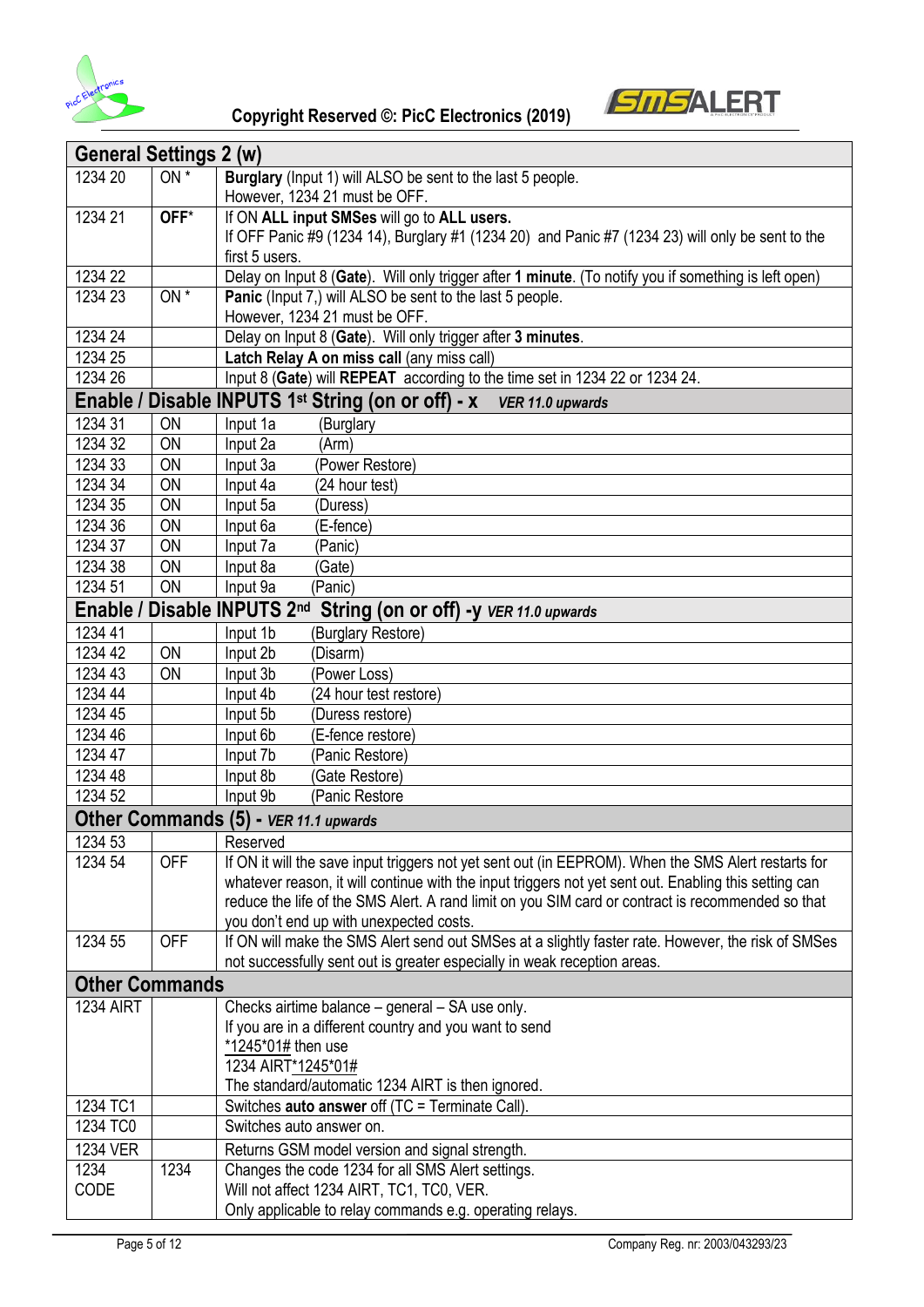

| 1234         | 1234 | Ver 10.6 - Applicable to users, settings and 1234 r.                                   |
|--------------|------|----------------------------------------------------------------------------------------|
| <b>MCODE</b> |      | **MCODE and CODE can be defaulted by manufacturer remotely – please call us.           |
| 1234 RST     |      | To restart the SMS Alert after about 1 minute. This is not a reset or default command. |

#### **Renaming input strings/text (inputs)**

The new SMS text must not be longer than 19 characters, including spaces, commas, etc.

Example: If you want input 1 to SMS "**John's room !**" instead of "Burglary" then:

1. SMS **1234 1a** (one space between 4 and 1 and no space afterwards.) from your cellphone

*SMSALERT* 

- 2. You will receive the following return SMS back: **Str 1a ?**
	- 3. Then send the following SMS: **John's room !** (Do not include 1234!)

|                                                                           |          | $\sim$ 1.1011 00110 1101 0110111110 01110. 001111 0 1 00111 1 1011 1011 1101100 120 1.7                   |  |  |
|---------------------------------------------------------------------------|----------|-----------------------------------------------------------------------------------------------------------|--|--|
|                                                                           |          | You will get the following SMS back: Str 1a OK.                                                           |  |  |
| 1234 1a                                                                   |          | This will rename Input 1a                                                                                 |  |  |
| 1234 2a                                                                   |          | This will rename Input 2a                                                                                 |  |  |
| 1234 3a                                                                   |          | This will rename Input 3a                                                                                 |  |  |
| 1234 4a                                                                   |          | This will rename Input 4a                                                                                 |  |  |
| 1234 5a                                                                   |          | This will rename Input 5a                                                                                 |  |  |
| 1234 6a                                                                   |          | This will rename Input 6a                                                                                 |  |  |
| 1234 7a                                                                   |          | This will rename Input 7a                                                                                 |  |  |
| 1234 8a                                                                   |          | This will rename Input 8a                                                                                 |  |  |
| 1234 9a                                                                   |          | This will enable the 9 <sup>th</sup> input trip and also rename Input 9b (input on edge of PCB after KEY) |  |  |
|                                                                           |          |                                                                                                           |  |  |
| 1234 1b                                                                   | $+V11.0$ | This will enable the 1 <sup>st</sup> input trip and also rename Input 1b                                  |  |  |
| 1234 2b                                                                   | $+V11.0$ | This rename Input 2b                                                                                      |  |  |
| 1234 3b                                                                   | $+V11.0$ | This rename Input 3b                                                                                      |  |  |
| 1234 4b                                                                   | $+V11.0$ | This will enable the 4 <sup>th</sup> input trip and also rename Input 4b                                  |  |  |
| 1234 5b                                                                   | $+V11.0$ | This will enable the 5 <sup>th</sup> input trip and also rename Input 5b                                  |  |  |
| 1234 6b                                                                   | $+V11.0$ | This will enable the $6th$ input trip and also rename Input 6b                                            |  |  |
| 1234 7b                                                                   | $+V11.0$ | This will enable the 7 <sup>th</sup> input trip and also rename Input 7b                                  |  |  |
| 1234 8b                                                                   | $+V11.0$ | This will enable the $8th$ input trip and also rename Input 8b                                            |  |  |
| 1234 9b                                                                   | $+V11.0$ | This will enable the 9 <sup>th</sup> input trip and also rename Input 9b (input on edge of PCB after KEY) |  |  |
| <b>Output Relay Control</b>                                               |          |                                                                                                           |  |  |
|                                                                           |          | Anyone can operate the relays - you do not need to be a user, but you must know the code e.g. 1234)       |  |  |
|                                                                           |          |                                                                                                           |  |  |
| *Relays will not pulse if it is already switched on. First switch it off. |          |                                                                                                           |  |  |
| Pulse duration is about 1 second.                                         |          |                                                                                                           |  |  |
| Relays will remember their settings if the unit is re-powered.            |          |                                                                                                           |  |  |
| See further down in document for more information.                        |          |                                                                                                           |  |  |
| 1234 a on                                                                 |          | Switch relay A on.                                                                                        |  |  |
| 1234 a off                                                                |          | Switch relay A off.                                                                                       |  |  |
| 1234 ap                                                                   |          | Pulse Relay A once                                                                                        |  |  |
| 1234 app                                                                  |          | Pulse Relay A 10 times - Relay A only (For pepper gas purposes).                                          |  |  |

| izu4 app     |     | Puise Neidy A TO times - Neidy A Only (Por pepper gas purposes). |                                 |
|--------------|-----|------------------------------------------------------------------|---------------------------------|
|              |     |                                                                  |                                 |
| 1234 b on    |     | Switch relay B on                                                |                                 |
| 1234 b off   |     | Switch relay B off                                               |                                 |
| 1234 bp      |     | Pulse Relay B once                                               |                                 |
|              |     |                                                                  |                                 |
| 1234 c on    |     | Switch relay C off, and system disarmed                          |                                 |
| 1234 c off   |     | Switch relay C on, and system armed                              |                                 |
| 1234 cp      |     | Pulse Relay C once - N/A                                         |                                 |
|              |     |                                                                  |                                 |
| 1234 d on    | n/a | Switch relay D on (relay not fitted)                             |                                 |
| 1234 d off   | n/a | Switch Relay D off                                               |                                 |
| 1234 dp      | n/a | Pulse relay D once                                               |                                 |
|              |     |                                                                  |                                 |
| Page 6 of 12 |     |                                                                  | Company Reg. nr: 2003/043293/23 |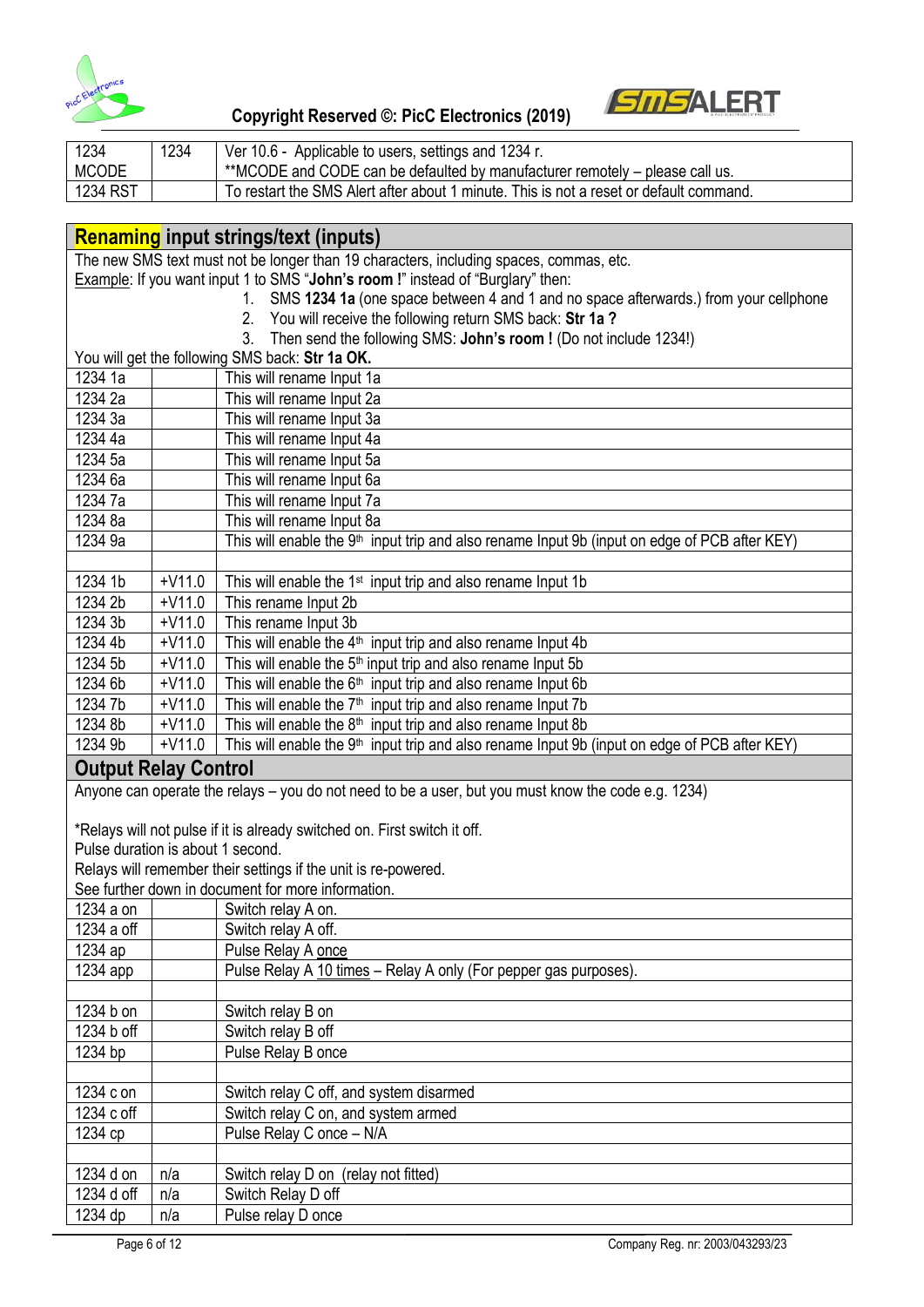



| 1234 e on    | n/a | Switch relay E on (transistor output for external relay PCB) |
|--------------|-----|--------------------------------------------------------------|
| 1234 e off   | n/a | Switch relay E off                                           |
| 1234 ep      | n/a | Pulse Relay E once                                           |
|              |     |                                                              |
| 1234 all on  |     | Switch all Relays on                                         |
| 1234 all off |     | Switch all Relays off                                        |

## **Loading & checking airtime balance**

| <b>Service Provider</b> | <b>Function</b>                     | SMS to be sent to SMS Alert                    |
|-------------------------|-------------------------------------|------------------------------------------------|
| <b>MTN</b>              | Load Voucher                        | 1234 AIRT*141*voucher#                         |
| Vodacom                 | Load Voucher                        | 1234 AIRT*100*01*voucher#                      |
| Cell C                  | Load Voucher                        | 1234 AIRT*102*voucher#                         |
| Virgin                  | Load Voucher                        | 1234 AIRT*102*voucher#                         |
| Vodacom                 | <b>Check Bundle SMS balance</b>     | 1234 AIRT*111*502#                             |
| MTN                     | <b>Check Bundle SMS balance</b>     | 1234 AIRT*136#                                 |
| Vodacom                 | Transfer airtime from one cellphone | Register or log in to My Vodacom, or dial      |
|                         | to another                          | *111# and select "Airtime Transfer".           |
| <b>MTN</b>              | Transfer airtime from one cellphone | Dial *141*6328*, insert the recipient's        |
|                         | to another                          | cellphone number, *, insert the rand amount, # |
|                         |                                     | and press call. For example,                   |
|                         |                                     | *141*6328*0831234567*50# press call.           |

Airtime on prepaid SIM-cards can also be checked by registering the cellphone number of the SMS Alert on [www.vodacom4me.co.za](http://www.vodacom4me.co.za/) (for vodacom) or the applicable Service Provider's website.

Airtime can also be loaded via internet banking, an ATM, or by removing the SIM-card and putting it in your own personal phone using the voice method**.** 

#### **\*\*Disconnect the power from the SMS Alert when the SIM-card is removed.**

#### **Auto-answer (silent listen-in)**

This applies to SMS Alerts fitted with a microphone. By default Auto-Answer is on. When you dial the SMS Alert from any cellphone, the unit will ring twice silently, pick up the call and you will be able to hear surrounding noises via the microphone. To switch off auto-answer (when you don't want someone to listen in) – **SMS 1234 TC0** (0 = a digit). To switch it back on **SMS 1234 TC1**.

## **SMS Alert Cellphone App (currently only for Android phones)**

To download our SMS Alert app to your cellphone (currently only Android phone), please visit our web site at [www.smsalert.co.za.](http://www.smsalert.co.za/) On the left-hand side of the home page, underneath the SMS Alert logo, there is a link you can follow. Please note the link must be followed with your cellphone (not your PC), to download it to your cellphone.

Because it is a new app, it is not yet available from the Google Play store.

An app for iPhones is being developed.

## **General information**

|              | <b>Panic Input</b> | Always enabled, Negative trip and does not depend on the Key input.                                                                                                                                                              |
|--------------|--------------------|----------------------------------------------------------------------------------------------------------------------------------------------------------------------------------------------------------------------------------|
|              | <b>Key Input</b>   | Enables or disables the 8 inputs. The Key Input is triggered ON by default because of the red loop<br>wire.                                                                                                                      |
|              | <b>Green LED</b>   | Indicates when the SMS Alert is sending an SMS. The LED will stay on for 3 seconds. If the light<br>is flashing, a problem exists. See troubleshooting.<br>After 2 minutes the SMS Alert will attempt to reset the flashing LED. |
| Page 7 of 12 |                    | Company Reg. nr: 2003/043293/23                                                                                                                                                                                                  |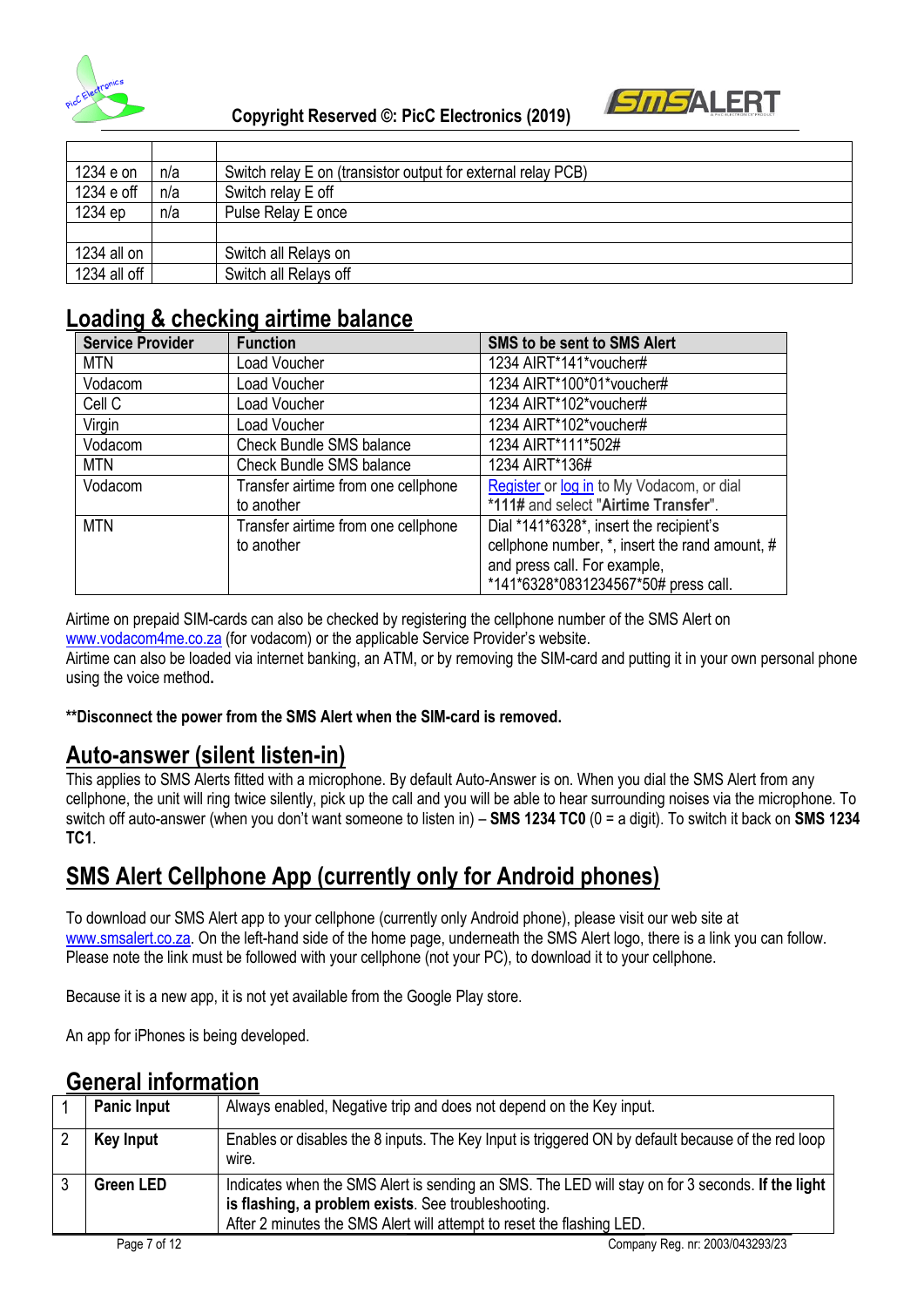



## **Technical Specifications**

|                | Power supply          | 9 - 14VDC volt DC, 500mA (milliamps). An in-line batter is preferred for smooth power. The power<br>supply must be doubled-up.                                                                                                                                                                                                                                                                                                                             |
|----------------|-----------------------|------------------------------------------------------------------------------------------------------------------------------------------------------------------------------------------------------------------------------------------------------------------------------------------------------------------------------------------------------------------------------------------------------------------------------------------------------------|
| 2              | <b>Power</b>          | Standby current 30 - 50mA, 400mA peak when SMS is send or received.                                                                                                                                                                                                                                                                                                                                                                                        |
|                | consumption           |                                                                                                                                                                                                                                                                                                                                                                                                                                                            |
| 3              | <b>Users</b>          | The inputs can report to up to 10 users, B to K.                                                                                                                                                                                                                                                                                                                                                                                                           |
| $\overline{4}$ | <b>Relay contacts</b> | 10A / 124VAC – It is not recommended to switch 220VAC unless you are a certified electrician.                                                                                                                                                                                                                                                                                                                                                              |
| 5              | <b>Inputs</b>         | Inputs $1 - 8$ optically isolated and negative or positive trip selectable via jumper.<br>The Panic input can only be tripped negatively. Rename another input to Panic if only a positive<br>signal is available.<br>Inputs $1 - 8$ , and Panic: NO or NC selectable as a group<br>Inputs 2 and 3 are dual state inputs – It trips on both signal conditions.<br>Inputs are buffered control for simultaneous triggering.<br>Key input - Always positive. |
| 6              | Jumper setting:       | $-T$ sets inputs 1 to 8 to negative trip and $+T$ to positive trip required to send SMSe.                                                                                                                                                                                                                                                                                                                                                                  |

### **Fault finding / Troubleshooting**

|   | No or bad cellphone signal  | Ensure the SIM-card holder contacts are clean. Use an earbud. Try to use an                                                                                                                                                                       |
|---|-----------------------------|---------------------------------------------------------------------------------------------------------------------------------------------------------------------------------------------------------------------------------------------------|
|   |                             | external aerial (available from supplier).                                                                                                                                                                                                        |
| 2 | <b>Flashing green LED</b>   | Re-power the SMS Alert system. This happens when the SMS Alert's power is                                                                                                                                                                         |
|   |                             | connected (reset) three times in a short period. The automatic reset recovery is then                                                                                                                                                             |
|   |                             | disabled to protect the phone until power is removed and applied again. The SMS                                                                                                                                                                   |
|   |                             | Alert will also attempt to reset itself after 2 minutes.                                                                                                                                                                                          |
| 3 | Other equipment used in     | It is not recommended that other receivers, transmitters or equipment be kept inside                                                                                                                                                              |
|   | conjunction with SMS Alert  | the SMS Alert box.                                                                                                                                                                                                                                |
| 4 | Ad-hoc behaviour            | Ensure that a very good / smooth Power Supply Unit (PSU), or power from the alarm<br>panel is used where florescent tubes or machinery are not in the proximity of the<br>SMS Alert. Auxiliary outputs on panels do not provide sufficient power. |
| 5 | The green light goes on but | Ensure the SIM-card is properly registered. Insert the SIM-card in your own personal                                                                                                                                                              |
|   | no SMS is received          | phone and call e.g. MTN (141) or Vodacom (100) to clarify the problem.                                                                                                                                                                            |
|   |                             | Check your airtime.                                                                                                                                                                                                                               |
| 6 | <b>Resetting the system</b> | Disconnect and reconnect the power from the SMS Alert.                                                                                                                                                                                            |
|   |                             | The unit can unfortunately no be defaulted.                                                                                                                                                                                                       |

*SMSALERT*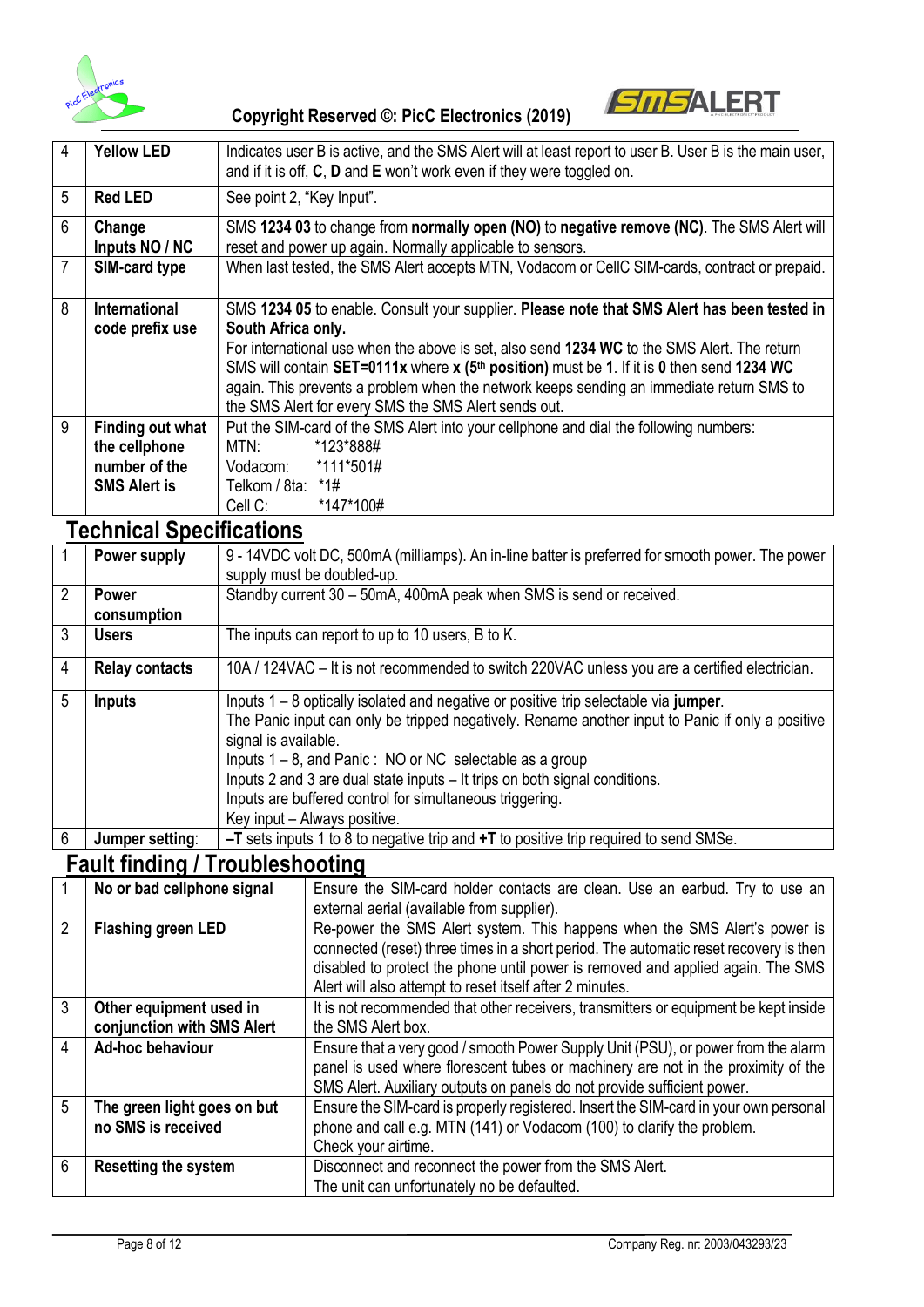



**System not responding to SMS's** The master or standard CODE might be scrambled due to a power spike or 'user forgot' issue. The manufacturer can reset this code remotely.

### **Antennas for poor reception:**



**3 meter Antenna** available for external GSM reception, or poor reception

# **Diagram for GSM Module PC Board (where SIM-card slots in)**



## **Inserting the SIM-card on the PC Board**



- 2. A The flap will unlock, lift the flap.
- 3. B Insert SIM-card.
- 4.  $C -$  Close flap, while pressing it down, slide it back to lock (about  $1 2$  mm).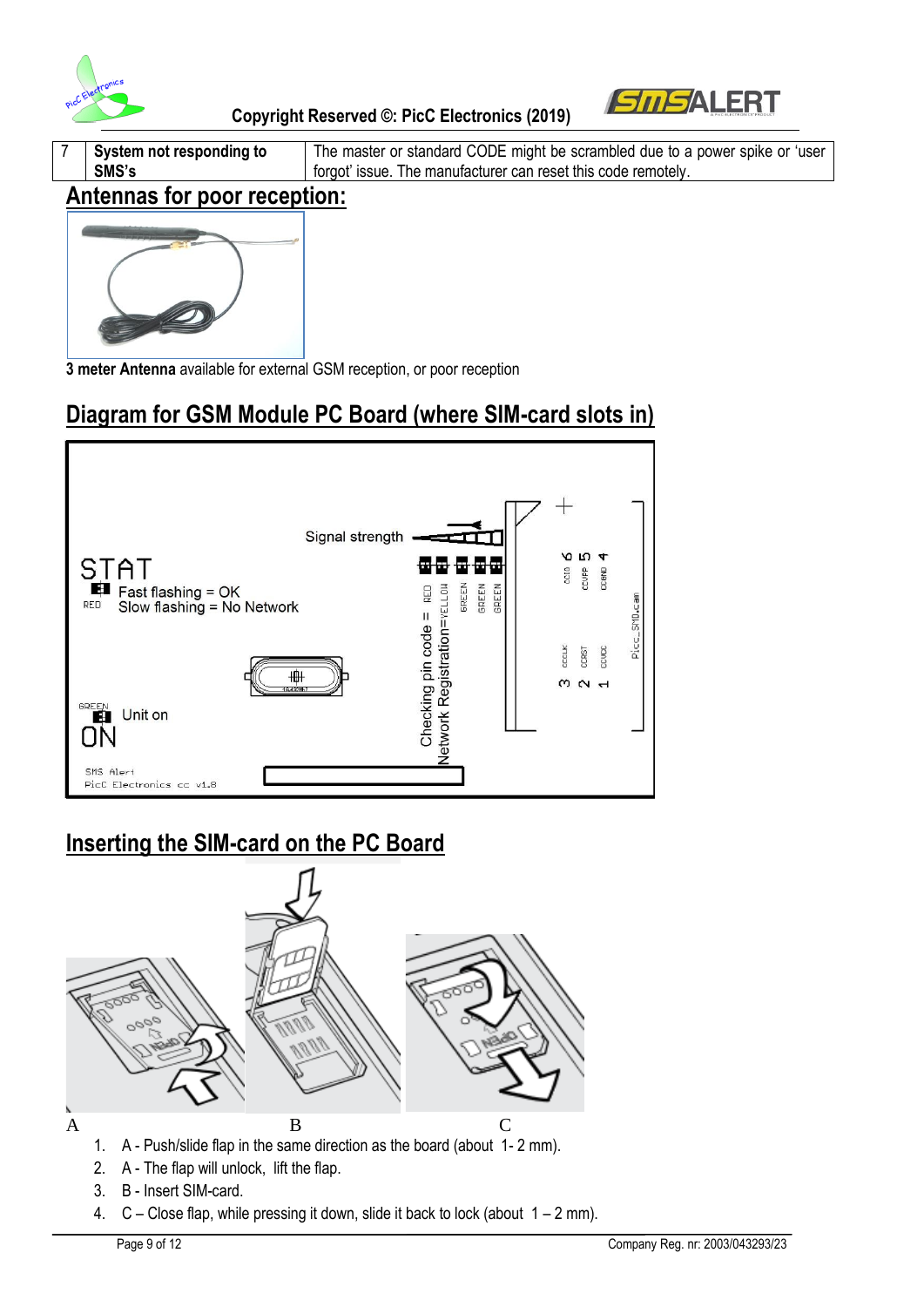

#### **Installation advice / help**

1. Do not connect the power of the SMS Alert to an **auxiliary 12V power output**. It is best to connect the SMS Alert **directly to, and within 1 meter from the 12V battery** where the power is best regulated.

*SMSAL*ERT

- 2. External magnetic antennas are available for **better reception.** It may be required where the signal reception is poor, or where the system is installed in a metal container that prevents signal reception.
- 3. Try to keep the SMS Alert at least **30cm** away from other equipment like **receivers, transformers**, **energisers,** etc., that may cause interference.
- 4. It is strongly recommended that **Mylar cable** (shielded with foil) is used for **Electric Fence** applications. Both the power and inputs on the SMS Alert must use Mylar cable. Without this cable the SMS Alert might seem to work fine, but problems may be experienced 2 weeks later. Also ensure **high voltage wires** do not cross the SMS Alert wires.
- 5. The SMS Alert should work **outside of SA**, however limited testing was done for this purpose.
- 6. The SMS Alert is **not built for a specific alarm panel** and may have other applications like pump control and monitoring, cable theft, electric fence monitoring, opening/closing a gate, etc.
- 7. In very few cases, when SMS commands are **not recognised by the SMS Alert**, check that the user's Text Message settings on his/her cellphone are set to 'Text mode' or 'Full Character Support' (under message options).
- 8. It is recommended that the SMS Alert be **tested** on a regular basis, for example by sending it a status request (1234 r). This will also cause a transaction that may prevent the SIM-card from expiring if it is seldom used.
- 9. Always keep the inside of the **SMS Alert box clean**, with the minimum amount of unnecessary wires.
- 10. Do not apply **excessive force** with tools on the connector terminals to prevent break-offs.
- 11. To keep your number active, you should send an SMS (1234 r) at least once **every 7 months (Vodacom) or 3 months (MTN),** or as specified by your cellphone service provider.

#### **Support:**

- 1. Additional requests can also be emailed t[o info@smsalert.co.za.](mailto:info@smsalert.co.za)
- 2. For software/hardware updates, please visi[t www.smsalert.co.za.](http://www.smsalert.co.za/)
- 3. **For support, phone us on 083 235 4916.** Please note that your first point of call must be your supplier or installer. If they are unable to help you, we will be more than happy to assist.

#### **Disclaimer:**

PicC Electronics will not be held responsible for loss, damage or injury to any persons, company or legal entity using PicC Electronics products or for GSM Network changes or reliability. There is no guarantee that SMS's will always go through. It is recommended that a prepaid SIM-card is used, or that a process is in place to cancel or stop the SIM-card, or to limit SMS's should a malfunction occur where many SMS's are sent and unforeseen costs are incurred. It is recommended to test your SMS Alert on a regular basis. A product of PicC Electronics must be installed by an installer trained by PicC Electronics or with relevant installation experience.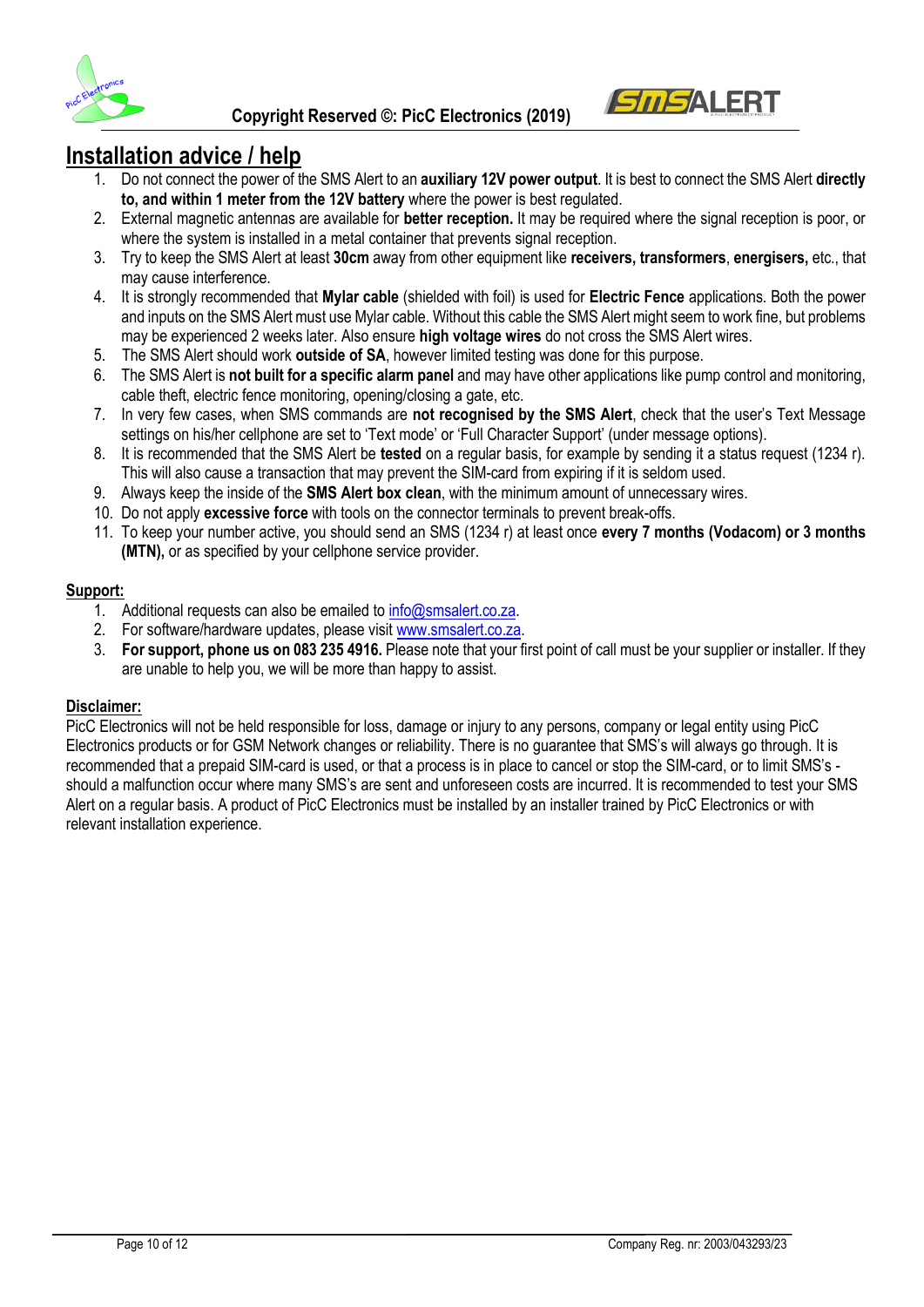